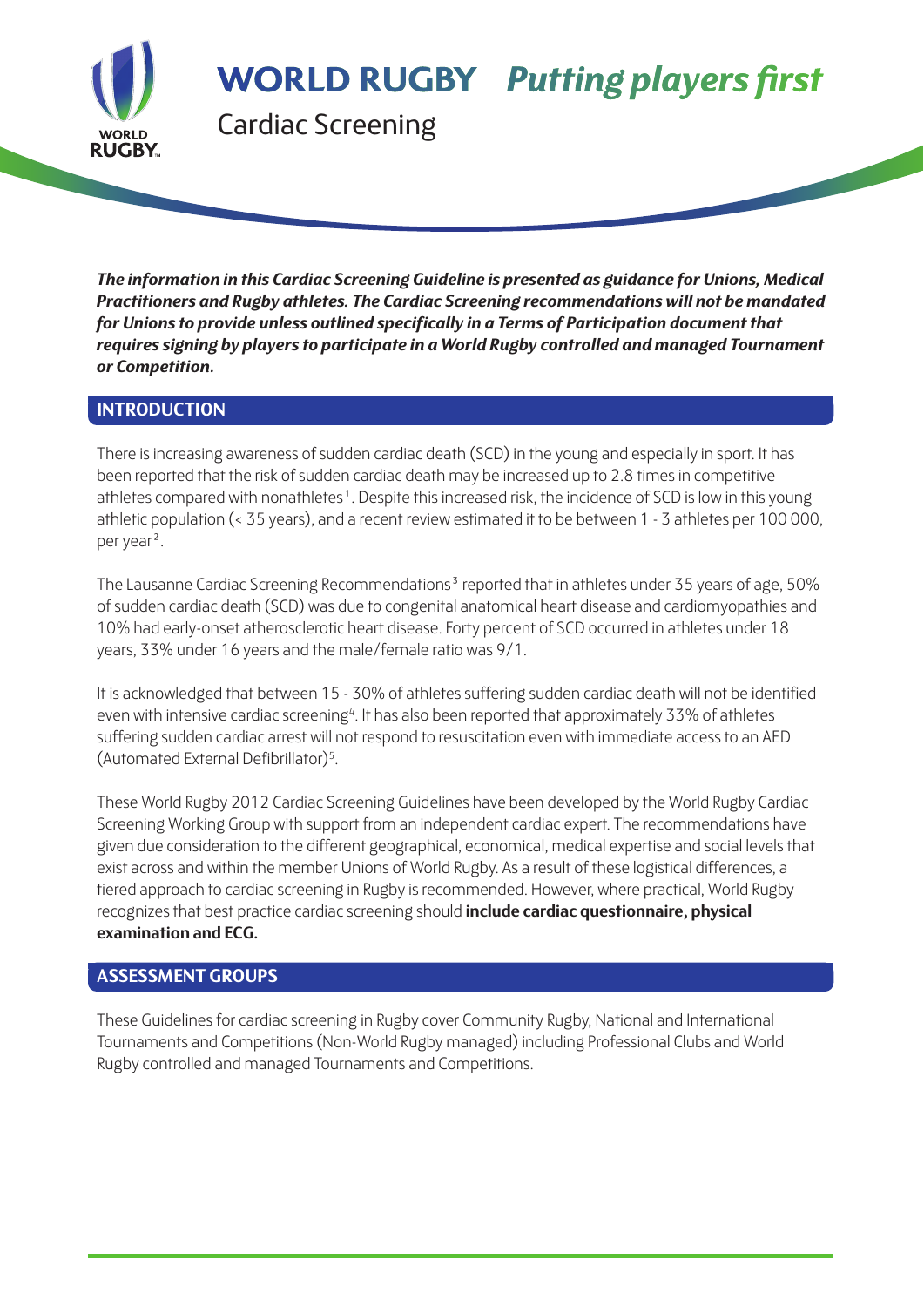

Cardiac Screening

#### **GROUP 1: COMMUNITY RUGBY RECOMMENDATIONS**

World Rugby recommendations regarding cardiac screening for Community Rugby are:

- 1. Cardiac screening is recommended for players between ages 14 and 35 who participate in a regular Rugby competition or a structured Tournament and should as a minimum include a cardiac screening questionnaire. The World Rugby Cardiac Screening questionnaire which is presented as a base cardiac questionnaire is available on line at worldrugby.org/playerwelfare.
- 2. Repeat cardiac screening is ideal every 2 years for athletes under 20 years of age. For all athletes, cardiac screening is recommended if at any time cardiac symptoms develop or become evident.
- 3. An athlete answering YES to any question in the cardiac screening questionnaire should discuss the finding with their family doctor.
- 4. For athletes less than 18 years of age, the cardiac screening questionnaire should be completed under the supervision of or in conjunction with a parent or guardian.

#### **GROUP 2: NATIONAL AND INTERNATIONAL TOURNAMENTS (NON-WORLD RUGBY MANAGED) AND PROFESSIONAL CLUBS RECOMMENDATIONS**

World Rugby recommendations regarding cardiac screening for this Group are as follows:

- 1. Cardiac screening is recommended for Rugby players under age 20. Over 20 years of age, cardiac screening is recommended if previous cardiac screening has not been completed, if there are concerns from previous screening or if the player develops symptoms or signs suggestive of possible cardiac disease. As a minimum completion of a cardiac screening questionnaire is recommended and the World Rugby Cardiac Questionnaire is available on line at worldrugby.org/playerwelfare.
- 2. Repeat screening is ideal every 2 years for athletes under 20 years of age. For all athletes cardiac screening is recommended if at any time cardiac symptoms develop or become evident.
- 3. A cardiovascular physical examination is recommended in conjunction with the cardiac screening questionnaire for this Group as they are most likely to have access to a Team physician. An ECG should also be considered as part of this screening process if logistically possible.
- 4. For athletes less than 18 years of age the cardiac screening questionnaire should be completed under the supervision or in conjunction with a parent or guardian.
- 5. Cardiac screening should be undertaken at a reasonable distance from the start of a Tournament or Competition.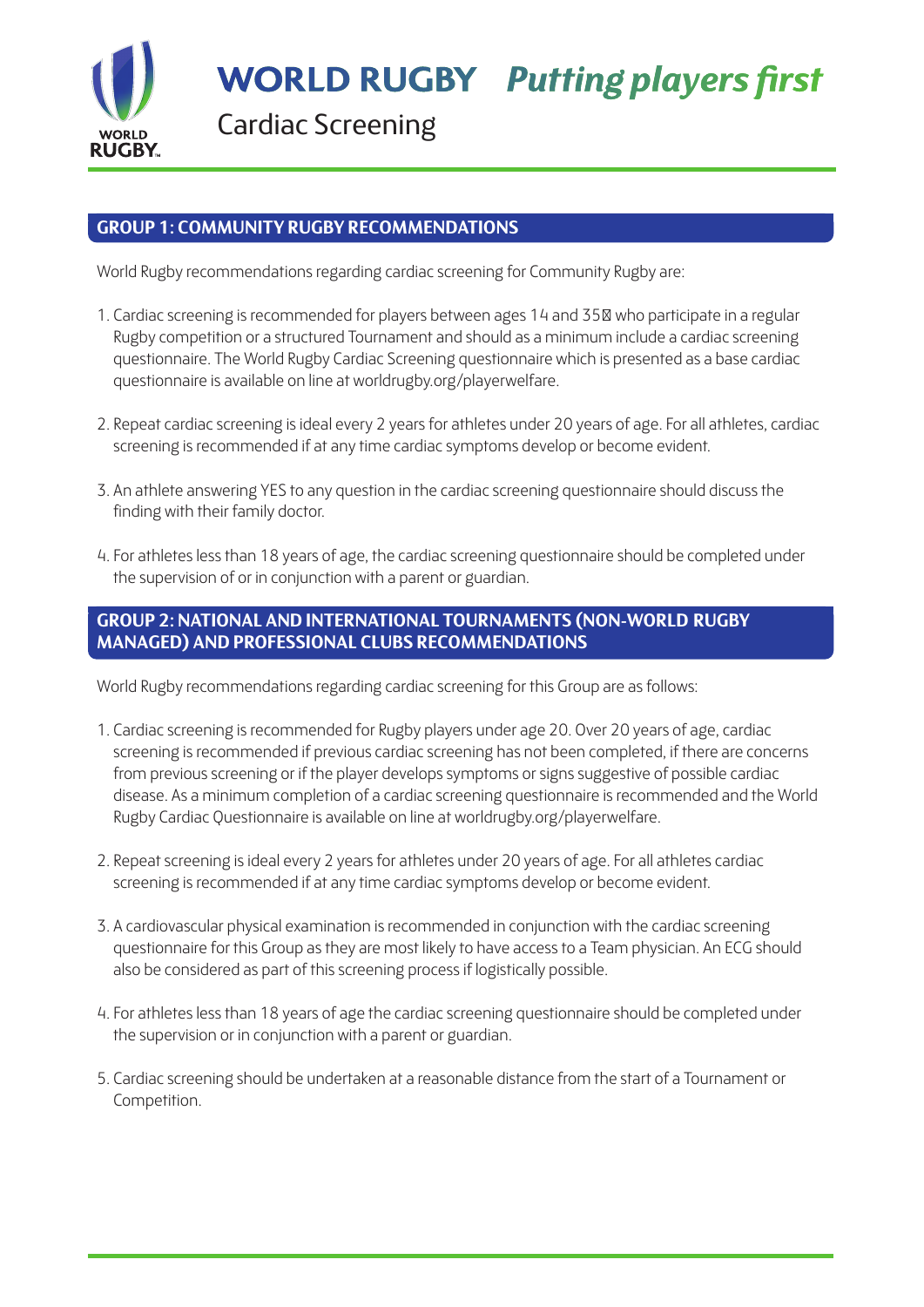

Cardiac Screening

- 6. It is recommended that all athletes sign a consent form prior to undergoing a cardiac screening evaluation (see example consent form below). This consent form should include information about the chance of detecting a cardiac abnormality and information regarding the possible outcome if an abnormality is detected. A cooling off period following the signing of this consent form is recommended prior to the cardiac screening being undertaken.
- 7. If an abnormality is suspected following cardiac screening an additional investigation(s) to clarify the diagnosis is recommended prior to further sports participation.
- 8. High risk sudden cardiac death groups should be considered for more detailed and more frequent cardiac screening processes.

For this Group it is recommended that where economically and geographically possible an AED and oxygen should be available at Rugby games. A person or persons experienced in the use of this equipment should also be in attendance.

#### **GROUP 3: WORLD RUGBY CONTROLLED AND MANAGED TOURNAMENTS AND COMPETITIONS**

These Tournaments include but are not limited to Rugby World Cup, Rugby World Cup Sevens, Sevens World Series, Junior World Championship, Junior World Rugby Trophy, Nations Cup and Pacific Nations Cup. The Terms of Participation of these Tournaments identifies that the sole responsibility of each Participating Union is to ensure that all players are medically, dentally and physically fit to attend and to participate in the Tournament / Series and that only players that are medically, dentally and physically fit shall participate in any Match in the Tournament / Series.

The following will apply to all World Rugby Tournaments and Competitions:

- 1. Cardiac screening must be completed on all players prior to participation in a World Rugby controlled and managed Tournament or Competition.
- 2. Cardiac screening must include the World Rugby Cardiac Screening questionnaire (see below) and a cardiovascular physical examination.
- 3. The ECG is recommended as part of any cardiac screening process. The ECG may be mandated in certain Tournaments or Competitions as specifically identified in the relevant Terms of Participation for such Tournaments or Competitions.
- 4. If logistically possible, it is recommended that the ECG be interpreted by a medical practitioner experienced in reading sports ECG and who has access to the player's cardiac screening questionnaire, family history and information from the cardiac examination.
- 5. Cardiac screening should be undertaken at a reasonable distance from the start of a Tournament or Competition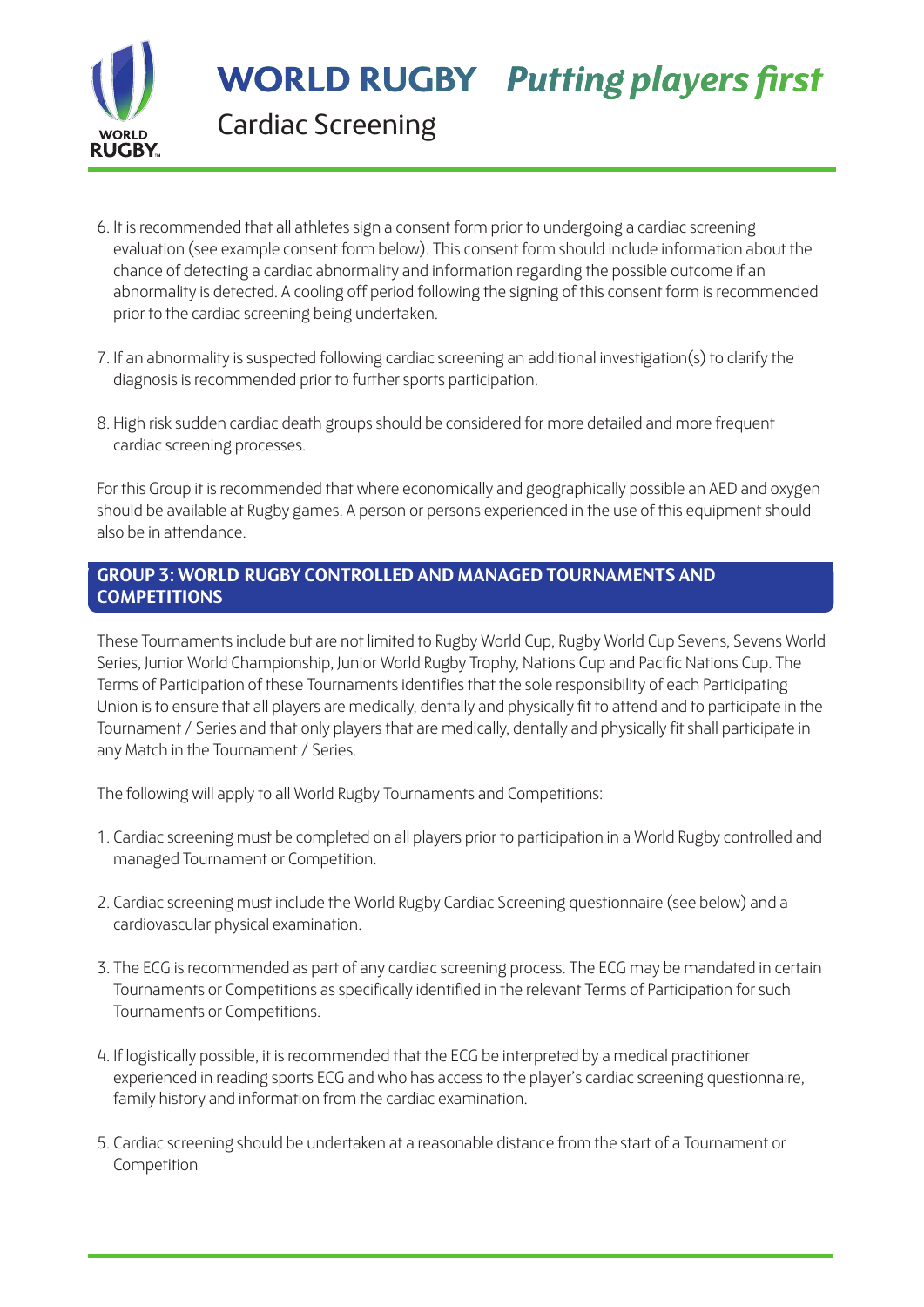

Cardiac Screening

- 6. All athletes must sign a consent form to undergo a cardiac screening evaluation. This consent form should include information about the chance of detecting a cardiac abnormality and information regarding the possible outcome if an abnormality is detected. A cooling off period, prior to cardiac screening and following the signing of this consent form is recommended.
- 7. If an abnormality is suspected following cardiac screening, the Team Physician is responsible for initiating a further investigation(s) and the final decision regarding the player's ability to play rests with the Team Physician and Union. Ideally an experienced cardiologist with an interest and expertise in sports cardiology will be involved in further investigation(s) and the decision regarding fitness to play.
- 8. High risk sudden cardiac death groups should be considered for more detailed and more frequent cardiac screening processes.

All World Rugby Controlled and Managed Tournaments **must** have an AED and oxygen available at all games. A person or persons experienced in the use of this equipment should also be in attendance.

#### **References**

- 1. Corrado D, Basso C, Rizzoli G, Schiavon M, Thiene G. Does sports activity enhance the risk of sudden death in adolescents and young adults? ]. J Am College Cardiology 2003; 42:1959–1963
- 2. Borjesson M, Pelliccia A. Incidence and aetiology of sudden cardiac death in young athletes: an international perspective. Br J Sports Med. 2009;43: 644–648.
- 3. Bille K. et al. Sudden cardiac death in athletes: the Lausanne Recommendations. European Journal of Cardiovascular Prevention and Rehabilitation 2006, Vol 13 No 6
- 4. Fuller CM. Cost effectiveness analysis of screening of high school athletes for risk of sudden cardiac death. Med Sci Sports Exerc 2000;32:887–90.
- 5. Drezner JA. Effectiveness of Emergency Response Planning for Sudden Cardiac Arrest in United States High Schools With Automated External Defibrillators Circulation 2009, 120:518-525.
- 6. Corrado D et al. Cardiovascular pre-participation screening of young competitive athletes for prevention of sudden death: proposal for a common European protocol. Consensus Statement of the Study Group of Sport Cardiology of the Working Group of Cardiac Rehabilitation and Exercise Physiology and the Working Group of Myocardial and Pericardial Diseases of the European Society of Cardiology. Eur Heart J. 2005 Mar;26(5):516-24. 2005.
- 7. Maron et al. Recommendations and Considerations Related to Preparticipation Screening for Cardiovascular Abnormalities in Competitive Athletes: 2007 Update A Scientific Statement From the American Heart Association Council on Nutrition, Physical Activity, and Metabolism.